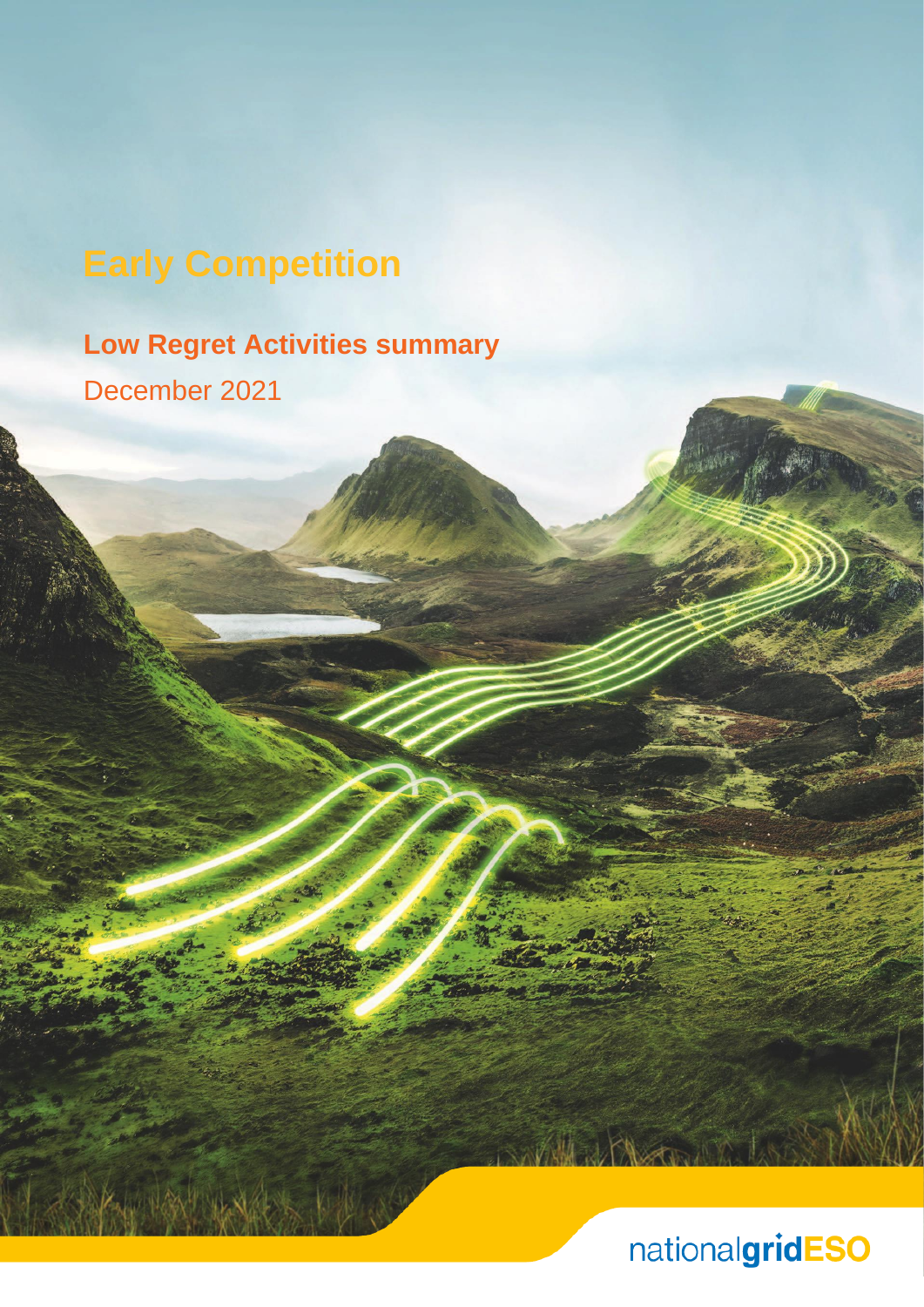### **Contents**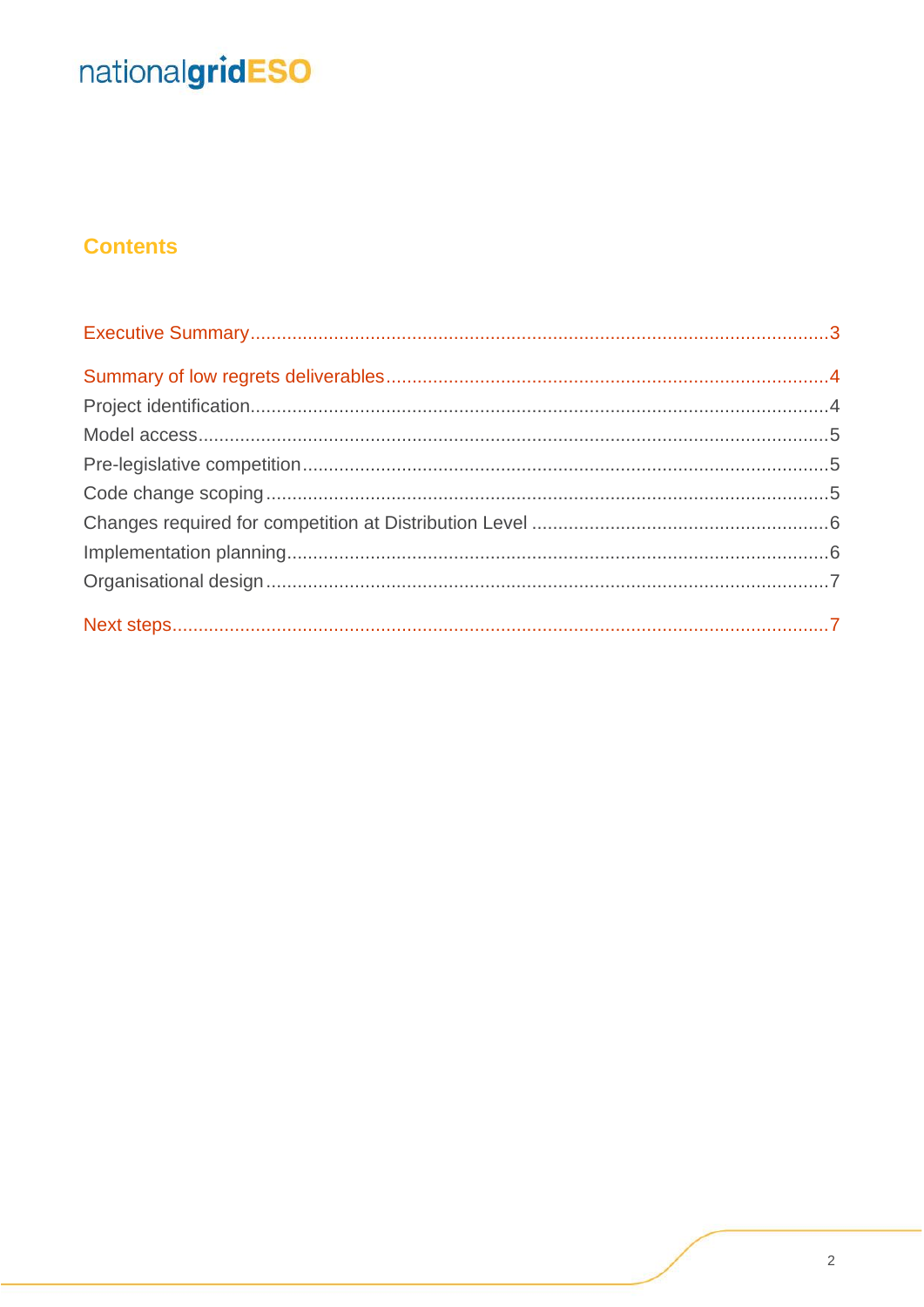### <span id="page-2-0"></span>**Executive Summary**

Early competition has the potential to deliver significant value to consumers. The ESO has therefore welcomed the opportunity to continue to develop early competition thinking, following the publication of our Early Competition Plan (ECP) in April this year. We look forward to Ofgem's decision early in 2022 on whether they wish to implement early competition. Should Ofgem wish to implement, we believe our 'low regrets' activity has put in us a good place to move forward to implement early competition as quickly as possible.

During this phase we have identified internal processes that are required to identify projects for competition through the Network Options Assessment (NOA) process and for connections enabling works, and we have reflected on the criteria for competition. We have also considered how asset replacement projects could be identified for competition. Furthermore, we have developed a cost benefit analysis (CBA) to identify projects that are likely to achieve consumer value if competed.

It should be noted that there is an ongoing review of network planning process, with a potential move to a more strategic planning approach. Our low regrets work has focused on existing processes and would need to be reviewed once the new processes are clearer. Overall, we expect strategic planning to be helpful for early competition.

Another area we have progressed, beyond Ofgem's original request in May, is to identify how network models could be made available to competition participants in a legally compliant manner while protecting sensitive data. We believe the risks associated with making appropriate network models available can be suitably mitigated. Ideally, this will include measures that bring all bidders into the same legal and regulatory framework, setting out obligations on data control and sanctions for disclosure.

In addition, we have identified the areas of industry codes that will need to be modified in order to support the introduction of our proposed early competition model. To allow us to raise these modifications, primary legislation is required to create the concept of a transmission licence being awarded to the winner of a network competition and confirmation of how that licence differs from an incumbent TO.

We have further developed our implementation plan for early competition so that this can be put into action as soon as Ofgem make a decision on whether to proceed. Having reflected on the implementation plan, we are now of the view that the earliest point to launch a tender would be Autumn 2024 (six months later than originally anticipated). This is due to challenges in launching pre-tender activity prior to BEIS confirming the Appointed Body and interactions with decisions on the Future System Operator.

Alongside this implementation planning, we are undertaking work to design an operating model for the procurement body as well as contract counterparty and payment counterparty roles that will be required for early competition. This work will report in January (as agreed with Ofgem). It will also feed in to our RIIO2 Business Planning 2 activity.

Given that early competition cannot launch until legislation is in place, Ofgem has asked the ESO to explore whether we can make progress with implementing the model through existing competitive routes before legislation is in place – i.e. the NOA Pathfinders. We have identified a number of elements of the early competition model that could be applied to our Pathfinders. Indeed, we have been able to go a step further and actually implement aspects of the model into the recently launched Stability 3 Pathfinder. We are working to be ready to introduce more aspects of the early competition model as opportunities arise in 2022 and early 2023, ahead of legislation that is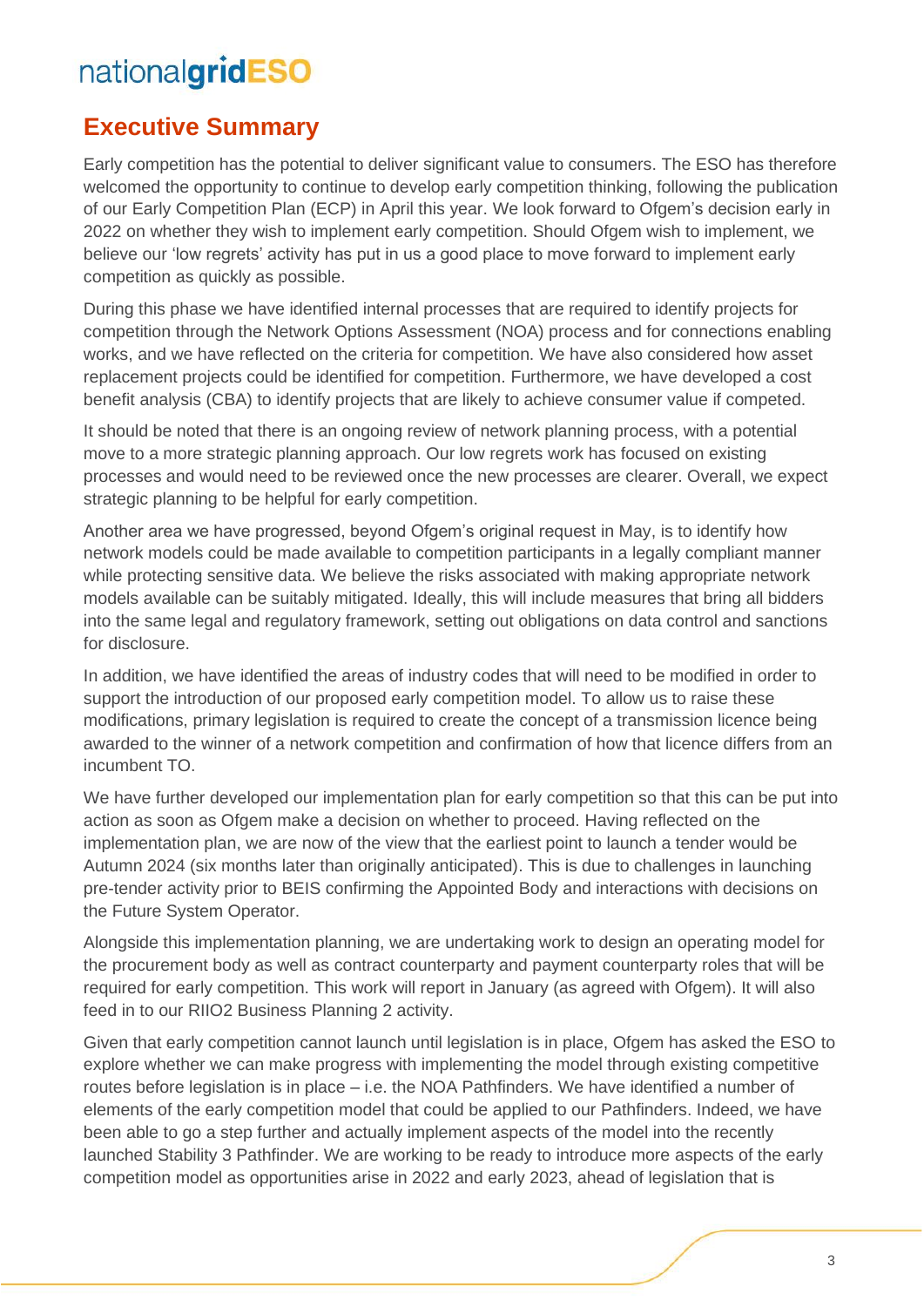expected to be in place mid-2023. This will assist with the development of the early competition model and again help progress full implementation as quickly as possible.

We have also worked with Distribution Network Owner stakeholders to create a picture of what modifications might be needed to transpose the proposed early competition model for utilisation at a distribution level. The primary changes identified are around the project identification process and the criteria for competition, as different planning processes are in place at distribution level and the nature of investments decisions differ. Beyond that, the early competition model as it stands appears broadly transferable.

Overall, we believe we are in a good position to begin implementation of early competition, ready for a tender launch date in Autumn 2024.

### <span id="page-3-0"></span>**Summary of low regrets deliverables**

#### <span id="page-3-1"></span>Project identification

Network planning processes are currently being reviewed, with changes expected to the NOA (Network Options Assessment) process in future. This document is written on the basis of NOA processes and will need to be reviewed once new network planning processes are developed. The new network planning processes for strategic projects may provide greater clarity of requirements further ahead of need than the current planning processes, which will be helpful for early competition.

We continue to believe that new and separable are important, and interrelated, criteria. New and separable should consider whether separable alternatives are technically and commercially viable. We should aim to compete projects once they have appeared in two FES scenarios, in two successive NOAs. If there are rare occasions where timeframes don't allow this, a case-by-case decision should be made. We have developed a draft Cost Benefit Assessment (CBA) methodology and model (subject to stakeholder consultation) to calculate which projects are likely to deliver consumer value if competed.

We have mapped the internal process steps we will follow to identify projects stemming from the NOA process so that we are able to quickly implement this should Ofgem decide to proceed with competition. We have also extended our Interested Person's Options process timeframes to better enable third parties to influence the initial planning process and thereby potentially influence the shape of tenders. Further details on this are available in the [NOA methodology](https://www.nationalgrideso.com/research-publications/network-options-assessment-noa/methodology)<sup>1</sup>.

We have also identified the internal process steps we would take to identify connection enabling works for competition and have explored how asset replacement projects would be identified. We do not envisage many projects will emerge through either route. Additional information (connections) and action (asset replacement) will be required from TOs to administer the identification of these projects.

In addition, we have also considered the interactions with uncertainty mechanisms. Generally, early competitions would be triggered before uncertainty mechanism processes take place. However, on occasion, a project could have commenced before being competed, in which case any costs already foregone may need to be factored into the decision to compete.

<sup>1</sup> https://www.nationalgrideso.com/research-publications/network-options-assessment-noa/methodology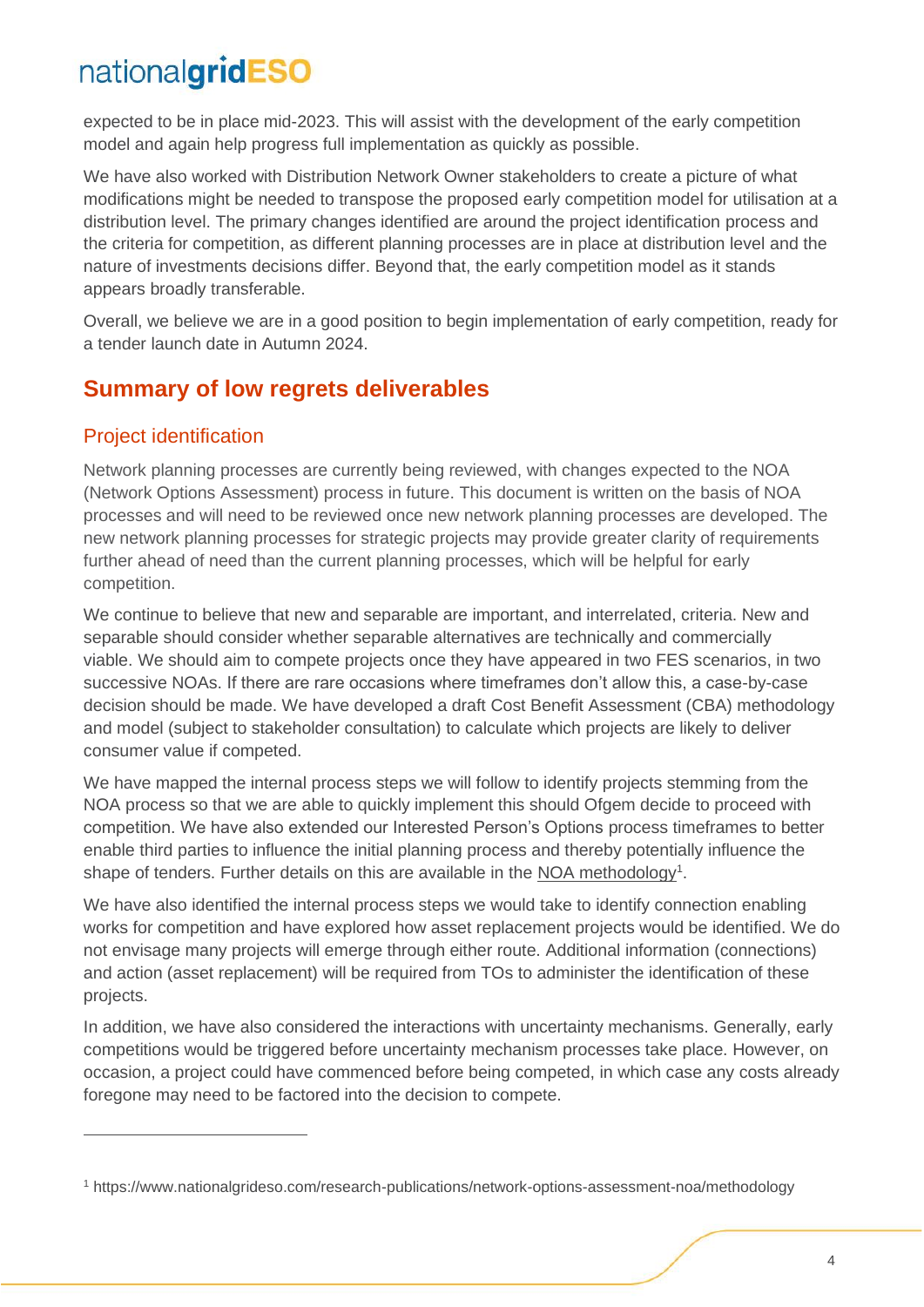#### <span id="page-4-0"></span>Model access

In the ECP we outlined potential ways to facilitate bidders accessing the network models required to design their solutions. We have further developed our thinking on this. Our preferred option is to provide access to a bespoke model designed for each early competition. We don't believe that bidders require access to the full models used for network planning, which contain more operationally and commercially sensitive data. The bespoke model will, however, still contain potential sensitive and/or confidential information. We believe the challenges that arise from this can be mitigated through:

- An ESO licence condition to provide information appropriate to support the competitive process
- Bidders required to pre-qualify and to sign a non-disclosure agreement (NDA)
- Access to a model via a data room with controlled access to nominated users
- Ensuring that all bidders are subject to the current, or a comparable, legal and regulatory framework governing sharing of data.

#### <span id="page-4-1"></span>Pre-legislative competition

The full early competition process cannot begin until after legislation has been passed to enable Ofgem to trigger competitions. Therefore, we have explored what could be done in the meantime through existing competitive routes to begin to develop the full early competition model. This means looking at where our NOA Pathfinders could adopt elements of the early competition model proposals. Our preferred future state is that NOA Pathfinders and early competition are aligned into a single flexible Network Competition framework.

We have gone beyond our original plan of identifying opportunities and have been able to adopt a number of 'quick wins' in our **Stability 3 Pathfinder**<sup>2</sup>. This includes an approach to technical evaluation, a commercial adjustment factor, the use of a procurement portal to run the event and an expanded approach to pre-qualification. We are also working closely with our NOA Pathfinder teams to resolve common challenges that impact both competitive routes, such as licence type, clarifying [SQSS](https://www.nationalgrideso.com/industry-information/codes/security-and-quality-supply-standards)<sup>3</sup> compliance accountability and TO participation on a similar commercial basis to market bidders.

We also conducted an initial exploration of whether fundamental differences between Pathfinder and early competition could be trialled via Pathfinders in 2022/early 2023. We considered both multi TO participation and whether new types of needs could trialled but have concluded that these should not be progressed on the basis that either legislation is required, or the time and effort to implement without legislation is likely to be equal to the legislative timescales, therefore not delivering value.

#### <span id="page-4-2"></span>Code change scoping

We have reviewed all network codes to identify what changes will be required in order to introduce early competition. This included considering changes for a solution with a transmission licence (a 'network' solution) and also considering any changes required if the winning solution is not eligible

<sup>2</sup> https://www.nationalgrideso.com/future-energy/projects/pathfinders/stability

<sup>3</sup> https://www.nationalgrideso.com/industry-information/codes/security-and-quality-supply-standards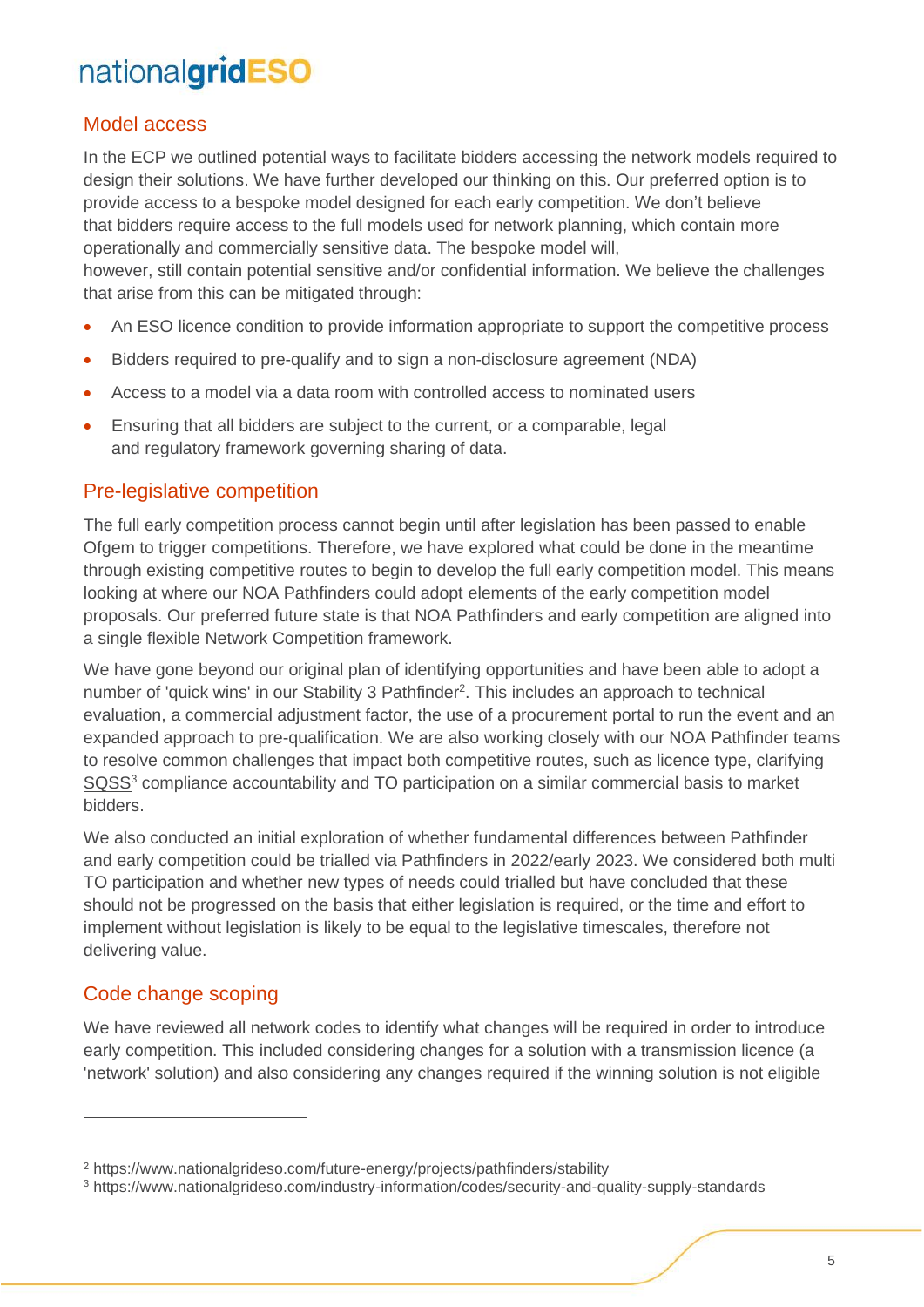for a transmission licence (a 'non-network' solution). We do not foresee any major blockers to making these code changes, beyond industry capacity to administer the changes.

We had assumed that legislation would establish the concept of a Competitively Appointed Transmission Owner (CATO) and as such, we refer to CATOs in our report. If this is not the case, we will need to revisit these code changes, dependent on the clarity Ofgem can provide on how similar new TOs created through competition will be to incumbent TO.

Broadly, we expect code requirements for CATOs to be similar to those for existing TOs. The concept of a CATO, and references to them, would need to be inserted throughout all codes where appropriate.

Reference will also need to be introduced in the  $STC<sup>4</sup>$  to the differing commercial model for competed projects to RIIO funded projects. In addition, we recommend clarifying interface interactions between different parties. While interfaces already exist between TOs, they are not clearly defined under the STC.

The [Grid Code](https://www.nationalgrideso.com/industry-information/codes/grid-code)<sup>5</sup> will require changes to safety and technical standards to include CATOs and to the definition of small, medium and large power station threshold within the context of CATO.

<span id="page-5-2"></span>Within [CUSC](#page-5-2)<sup>6</sup> the charging section will need to be updated to clarify how BSUoS (Balancing Services Use of System) and TNUoS (Transmission Network Use of System) charges will be used to recover the costs of network competition, depending on whether the solution is a network solution or non-network solution. Further modifications may also be required to ensure the user connection process and pre-connection securities methodologies are appropriate for nonnetwork solutions (dependent on Ofgem licencing/ regulatory review).

Implications for the SQSS are limited to a small update required to definitions of small, medium and large power station thresholds. No [BSC](https://www.nationalgrideso.com/industry-information/codes/balancing-settlement-code-bsc)<sup>7</sup> change requirements have been identified to date. This will be reviewed during implementation.

#### <span id="page-5-0"></span>Changes required for competition at Distribution Level

We have worked closely with the ENA (Energy Networks Association) to consider the applicability of the transmission level early competition model to competitions at the distribution level. The level of potential modification identified overall appears relatively low at this stage. Two areas have been identified as potentially requiring some modifications to reflect different drivers in distribution. These are criteria for competition and the project identification process. Expected changes to codes, licence and legislation will need to be of an equivalent nature for distribution as those required at transmission level.

#### <span id="page-5-1"></span>Implementation planning

We have further developed the implementation plan that we set out in the ECP, including a further breakdown of activities. Having reflected on the implementation plan, we are now of the view that the earliest point to launch a tender would be Autumn 2024 (six months later than originally

<sup>4</sup> https://www.nationalgrideso.com/industry-information/codes/system-operator-transmission-owner-code-stc

<sup>5</sup> https://www.nationalgrideso.com/industry-information/codes/grid-code

<sup>6</sup> https://www.nationalgrideso.com/industry-information/codes/connection-and-use-system-code-cusc

<sup>7</sup> https://www.nationalgrideso.com/industry-information/codes/balancing-settlement-code-bsc